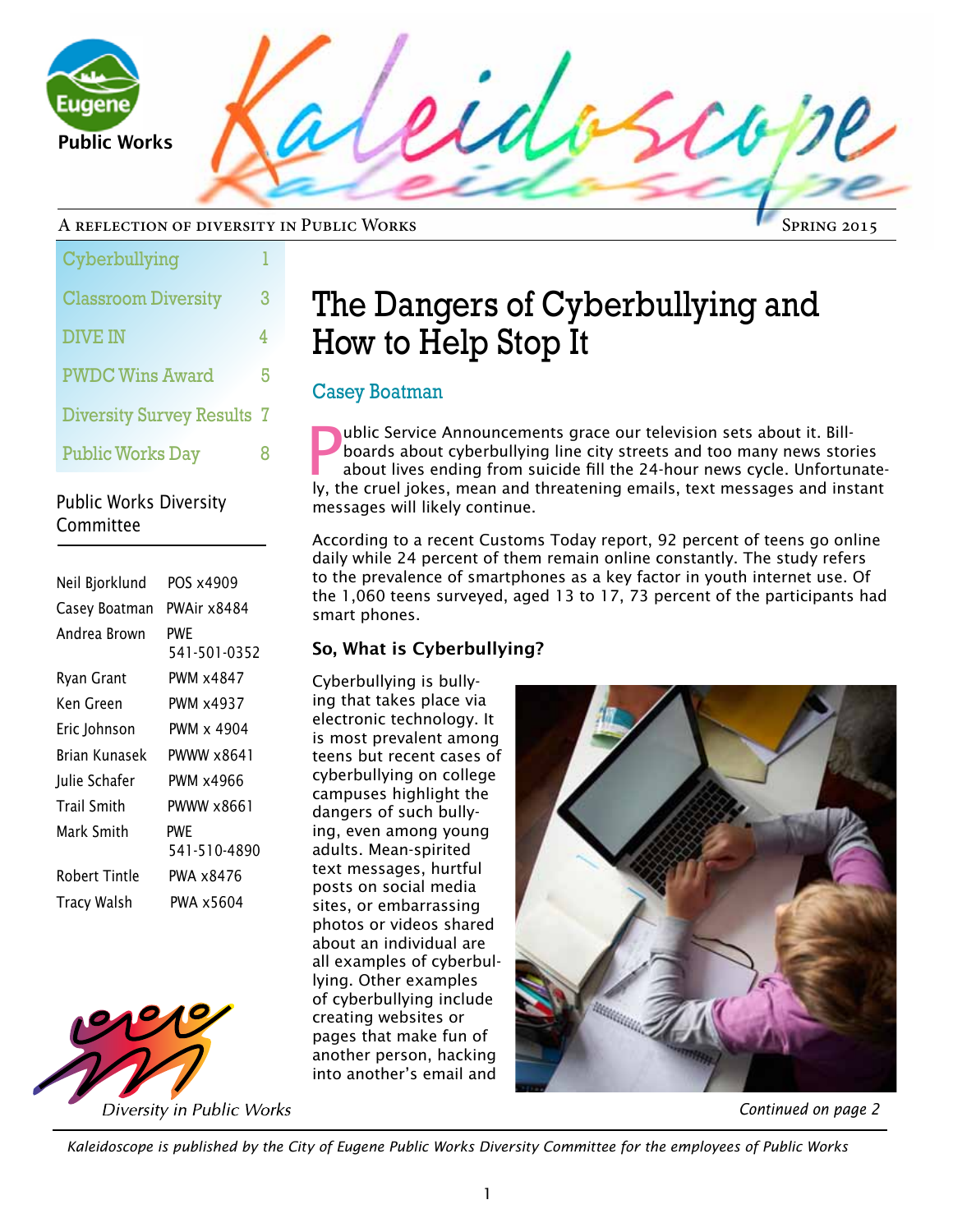#### *Cyberbullying continued from page 1*

sending out emails appearing to be composed by the victim and blocking or other tactics that exclude others from online groups for no good reason.

The Cyberbullying Research Center publishes a small sample of thousands of anecdotal stories and comments they have received from children and adolescents who have experienced cyberbullying:

*"There's a game called habbo.com. Now there's a certain room in there called [chromide club] where the kids go to make fun of people. It's bad because they get your Facebook and make fun of the way u look. They spam your Facebook throughout the game and it hurts people's feelings."* - 13 year-old girl from USA

*"I stopped being friends with this girl who was just a bad influence on me, and she got a couple of her friends to hate me. On MSN they had a group chat room, and it was the two girls, and they were threatening to bully me at school, and I got scared about it. (The first girl) said if I came to school she would beat me up during recess, so during that day I hid in the bathroom at lunch"* - 12 year-old girl from AL

*"I broke up with this guy because I wanted to keep our relationship secret. So after a week he all of a sudden started texting me and saying how me and my brother were brats and how I was a B\*\*\*\*. He said some pretty nasty things. I asked him why he said it and he said it was because I broke his heart and he was getting revenge from that. Me and my friends often get bullied it's one thing if it's at school but to bring it home was another. We have to stick up for each other. I thought school was supposed to be safe."* - 16 year-old girl from USA

### Why Are Youth at Risk?

Though in most cases victims of bullying know their perpetrators, the nature of online cyberbullying is that it can happen 24 hours a day and children often experience the bullying when they are alone in their own home, a place considered safe in most instances. Cyberbullying is often perpetrated by individuals who feel that they can get away with 'anonymous' postings and are likely to say things to their victims



that they might not say in person. A 2013 Youth Risk Behavior Surveillance Survey revealed that 15 percent of high school students claim to have been bullied at least once in the past year.

According to stopbullying.gov, kids who are cyberbullied are likely to use alcohol and drugs, skip school, have a low self-esteem, have more health problems, get bad grades and experience bullying in person.

LGBT youth, youth with disabilities and socially isolated youth are often more vulnerable to cyberbullying, especially if they are perceived to be different from their peers, overweight or too skinny, wear glasses or unusual clothing, appear to be weak or unable to defend themselves, are depressed or anxious or even antagonize others for attention.

Youth are also at risk because online technologies used by youth often emerge quickly and adults often do not fully understand what technology children are using and for what purpose.

*Continued on page 6*

Kaleidoscope Spring 2015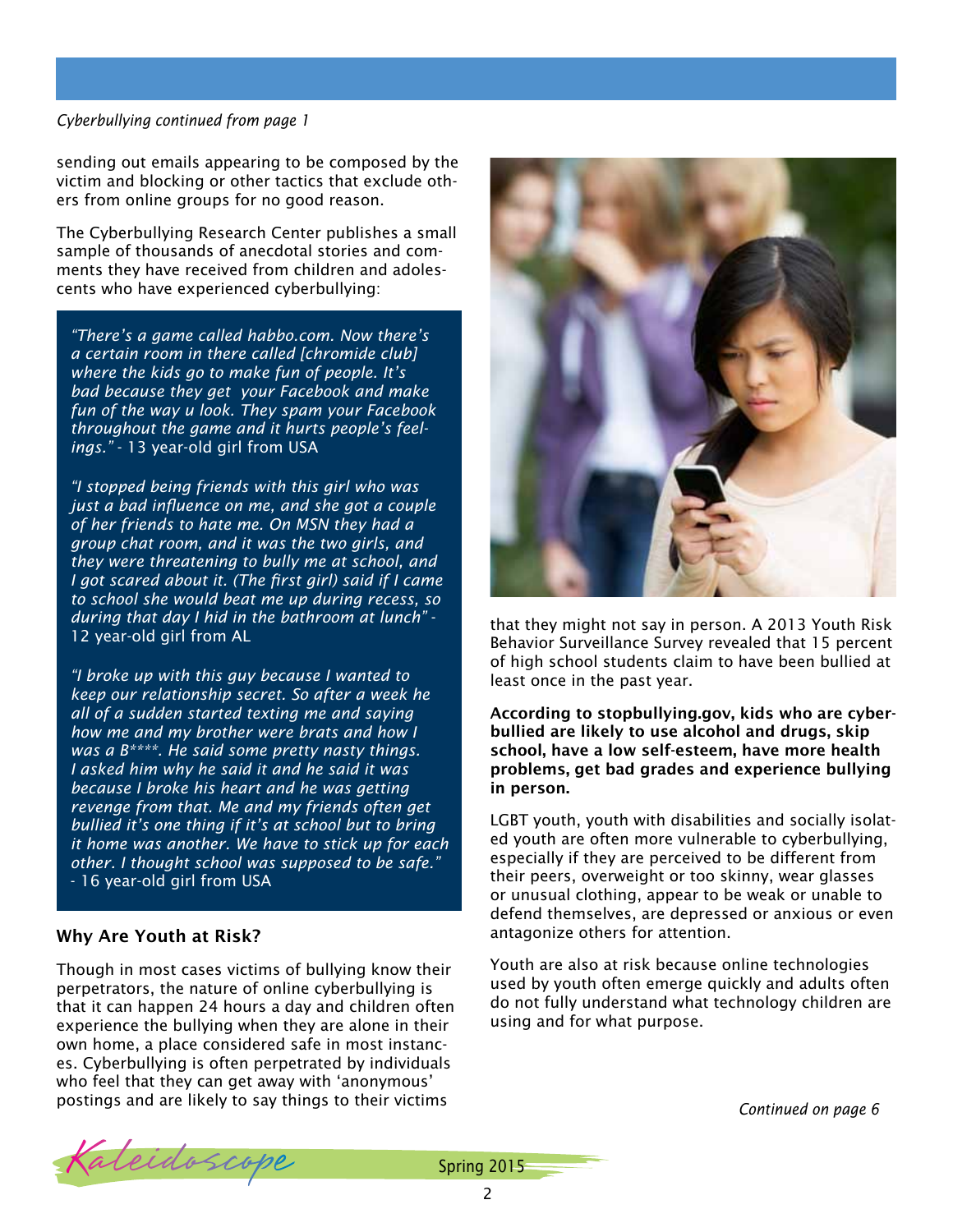# Diversity in the classroom

# Eric Johnson



Building self-confidence, learning to respect others, and developing positive relationships is as important as the curricula being taught.

Over the past year I have been volunteer-<br>
ing weekly at a local elementary school.<br>
Though the majority of my time is spent ing weekly at a local elementary school. working individually with students on reading, I also observe them as a group in their classroom setting. Interacting with their peers and teacher, this particular group of 27 students seems to enjoy the time they spend together.

Just like adults in the workplace, students are brought together into an environment made up of a diverse group of individuals. For most of the kids, this is the first time they've been away from home for several hours daily, interacting with people they didn't know just a few months earlier. Building self-confidence, learning to respect others, and developing positive relationships is as important as the curricula being taught. The concept of diversity encompasses acceptance and respect. It means understanding that each individual is unique, and recognizing our individual differences adds value to the community and school. Whether those differences are race, ethnicity, gender, socio-economic status, physical abilities, language, or other ideologies, diversity in our school systems is as important as it is in the workplace.

What I learned from my experience in this classroom is that for the most part, the concept of diversity comes naturally to this group of six and seven-year-olds. The students are very accepting, respectful, and tolerant of one another. Even with new students enrolling mid-year, students quickly embrace and accept them into their class. Though it's important that concepts of diversity be taught at a young age, it seems from my perspective that the basic concept of diversity and recognizing and valuing each other's unique qualities and backgrounds comes fairly easy to this group of students.

*Tell us about your volunteer work! Please send your story and photos to Julie Schafer at PWM/POS (x4966) for inclusion in a future edition of Kaleidoscope.*

> 3 Spring 2015 Kaleidoscope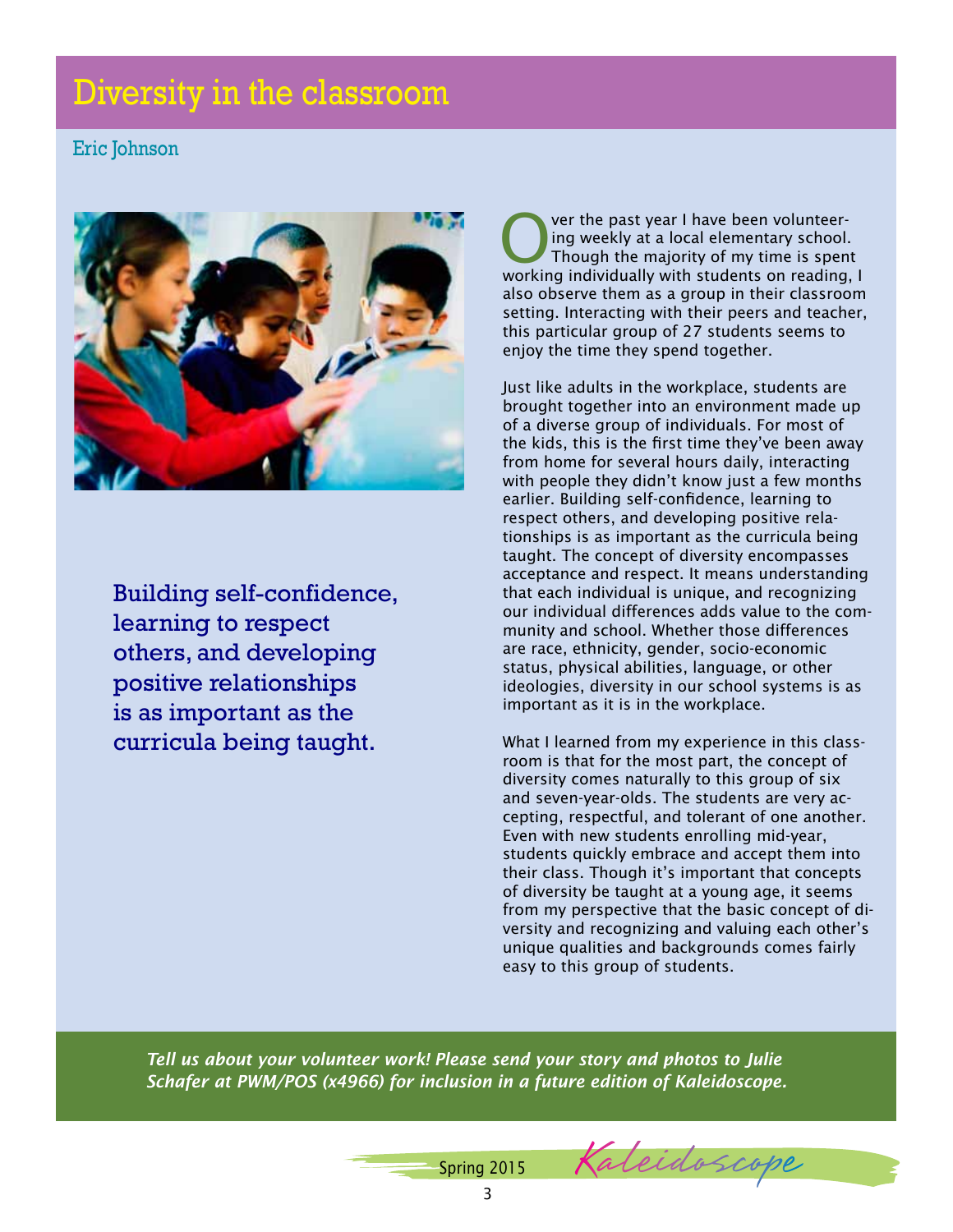# DIVE IN: Diversity, Inclusion, Value, Educate, Improve, and Now



In the May 2015 edition of the APWA Reporter magazine, AbdulRasak Yahaya encourages public works organizations to DIVE IN to the water of diversity and inclusion.

Diversity – The variety of differences and experiences that makes each of us valuable to the team.

Inclusion – Creating an environment that invites participation and encourages mutual respect and sensitivity for everyone.

Value – Find common values that bring people together rather than isolate and exclude.

Educate – Encourage sharing of different cultures and values with the approach of seeking to understand and not forcing to accept.

Improve – Forming and strengthening relationships is a constant improvement process.

Now – Moving towards solutions now is in many situations the best course of action.

It is our duty as an organization to change the working assumptions in the communities we serve to form ideals that will be catalysts for transcending accomplishment and success related to diversity.

#### Cultural Diversity is a Gift!

The great thing about APWA is that we have the ability to see diversity and inclusion as a powerful tool that strengthens our organization and empowers our communities in which we serve. Use these steps to allow yourself and organization to become empowering.

#### How do I participate?

- 1. Share information with others
- 2. Actively participate to stay involved
- 3. Introduce yourself to others
- 4. Listen and share
- 5. Be open-minded about new ideas
- 6. Face-to-face conversation
- 7. Find a common purpose or interest

#### How do I get other to participate?

- 1. Chip away at barriers
- 2. Find common ground with coworkers
- 3. Encourage others to share new ideas
- 4. Engage employees with conversation
- 5. Ask for feedback in the problem-solving or decision-making process

#### Benefits of Diversity and Inclusion for you?

- 1. Build meaningful friendships
- 2. Increased appreciation and acceptance of individual differences
- 3. Increased understanding and acceptance of diversity
- 4. Respect for all people
- 5. Creates a less stressful environment
- 6. Increased Knowledge and status by involving others
- 7. Greater resources for everyone

*Excerpt reprinted by permission. AbdulRasak Yahaya, Engineer I at City of Gardner, KS, can be reached at (913) 856-0920 or [ayahaya@gardnerkansas.gov.](mailto:ayahaya@gardnerkansas.gov)*

Kaleidoscope Spring 2015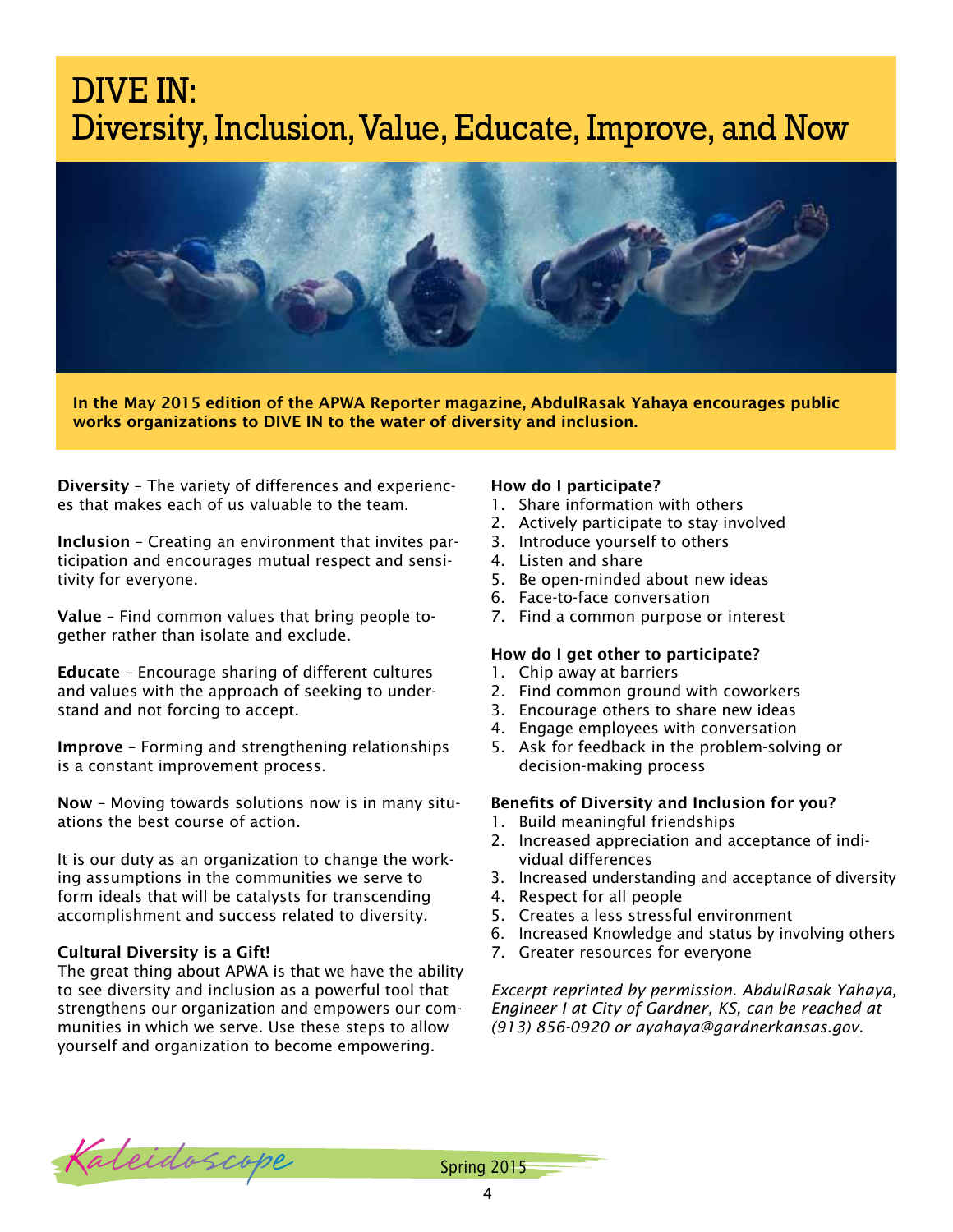

# Public Works Diversity Committee Garners National Award for Action Plan

The Eugene Public Works Diversity Committee has earned a national award for its equity and human rights action plan. The award is presented annually by the American Public Works Association to recognize individuals and organizations that have made outstanding contributions to diversity.

The Public Works Diversity Committee has integrated diversity and equity through a number of practical actions and activities:

 Learning to Connect/Connecting to Learn workshops, which are designed to strengthen internal and external working relationships, encourage diversity discussions in the work place and provide new connections and ideas for problem-solving, team building and communication.

 An inclusive environment self-assessment of the Public Work Department, which led to work actions such as adding more visitor parking spots, making forms available in other languages, painting the main building, and adding an automatic opener button for the entrance door to improve accessibility at the Roosevelt Yard.

 Publishing the Kaleidoscope newsletter (available online), which contains articles reflecting diversity in Public Works.

 Encouraging employee growth through Seeds of Diversity, a monthly email series of diversity topics to promote discussions during crew, supervisor and manager meetings.

The award will be formally presented to the Public Works Diversity Committee at the APWA International Congress in Phoenix in August.

# PWDC MISSION STATEMENT

*The City of Eugene Public Works Department is committed to fostering understanding, communication and respect among all members in the department.* 

*We believe in a department that is accepting of everyone so that we capitalize on the strengths emanating from our differences.*

*By drawing on our individual strengths, we believe we can create an optimum and respectful workplace, one that can attract and retain a diverse workforce, allowing us to serve the community from which we come more effectively.*

*We believe that an inclusive diversity program is pivotal to reaching our professional potential, both individually and collectively.*

#### **GOAL**

*The goal of the PW Diversity Committee is to promote a workplace free of harassment and discrimination. We recognize and respect diverse viewpoints, cultures, and life experiences.*

Spring 2015 Kaleidoscope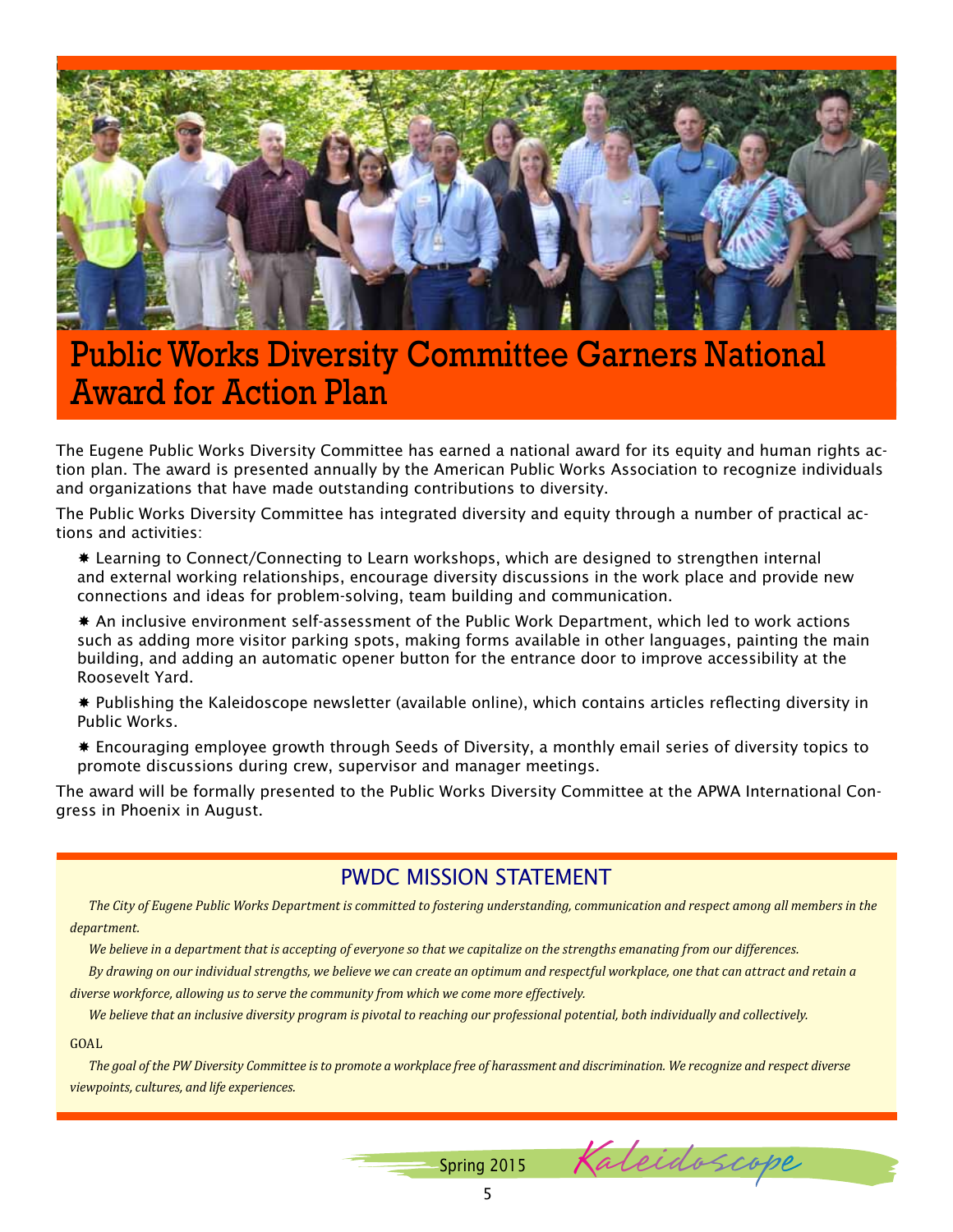*Cyberbullying continued from page 2*



"We are all familiar with traditional types of bullying, but with the advent of the Internet and social media, it is possible to encounter bullying in new forms. It is important to become familiar with what you can do to stop the behavior. The National Crime Prevention Council has some great information for people interested in learning more about this.". — Melinda McLaughlin, APR, Public Information Director- Eugene Police Department.

### What Can You Do to Help Stop Cyberbullying?

Talk to your children. Ask questions about school, friends, teachers and cyberbullying itself. By having a dialogue with them about this behavior, your children will have the confidence to safely stand up to it and to feel comfortable reporting it to the appropriate adult.

Know what your children are doing online. Establish rules about the use of technology. As a parent, you should know about your children's online activities. You can install parental control filtering software or other monitoring programs that keep track of your child's online activity, restrict usage and know your child's passwords in case of emergency. It is equally important to be familiar with the devices that your children are using. Don't be afraid to ask them to show you how their phone works if you are not familiar with it.

...the nature of online cyberbullying is that it can happen 24 hours a day and children often experience the bullying when they are alone in their own home, a place considered safe in most instances.

Listen to what your children have to say. By opening communication and engaging with your children, you will better understand their concerns and frustrations and can more easily pick up on cyberbullying activities. When was the last time you asked your child who they ate lunch with today?

Encourage your kids to do what they love to do. Involving them in special activities and hobbies that interest them will keep them offline, boost their confidence and help them make more friends.

Finally, lead by example. By treating others with respect and dignity, you are being a good role model for today's youth. By celebrating the differences in others in your own life, you are building a foundation of acceptance in a new generation.

Kaleidoscope Spring 2015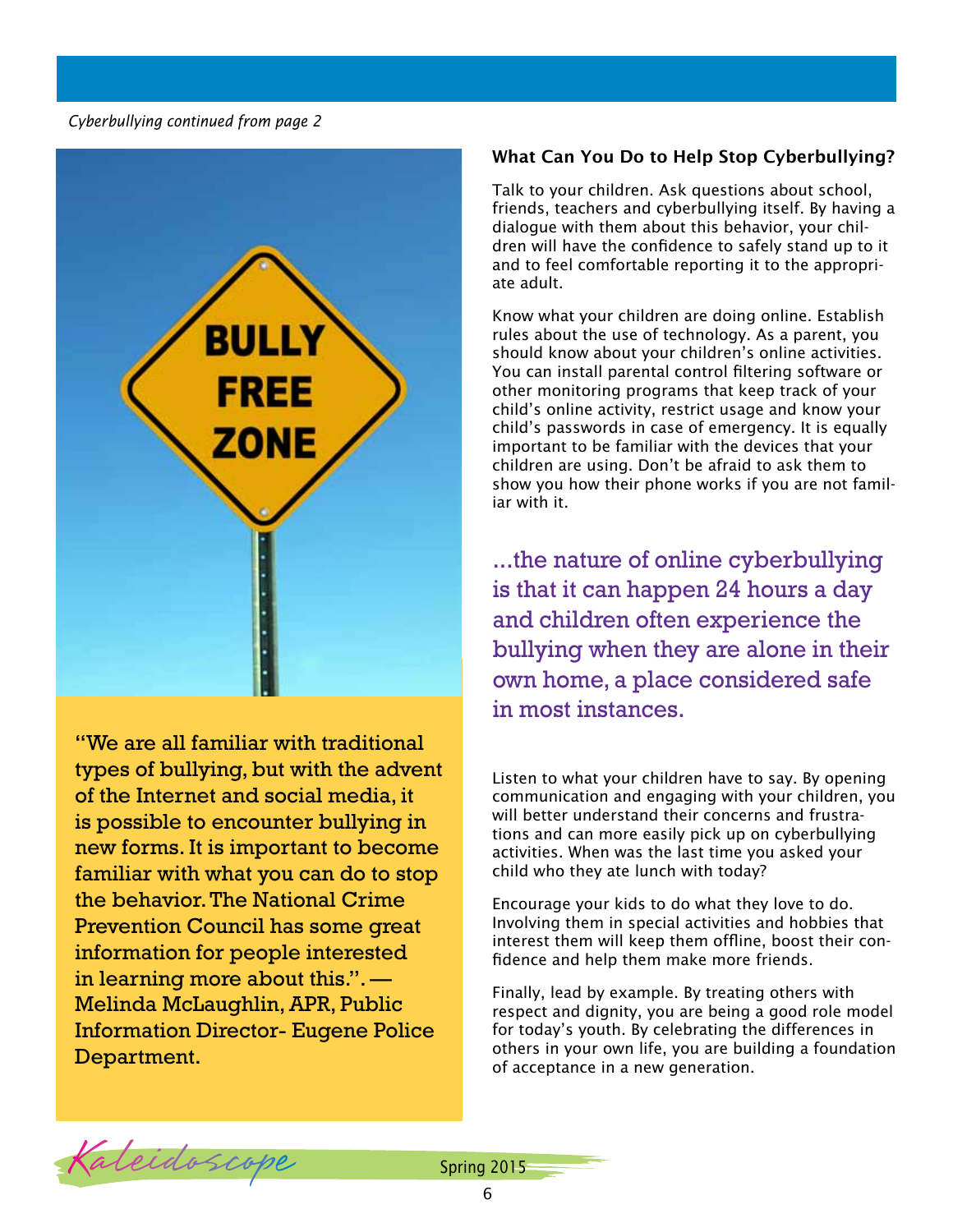# Diversity Survey Results

### Survey Says…

In April, 222 public works employees responded to a survey from the Diversity Committee asking for help in designing a new and relevant training. The responses were very important and will provide direction to the committee as they evaluate options for future training opportunities.

Respondents were entered into a drawing for one of six Dutch Bros. gift cards\* by submitting their contact information. Recipients of the cards were:

John Clark, Parks and Open Space Patrick Cox, Engineering Josiah Sheehan, Parks and Open Space Roger Smith, Parks and Open Space Michele Wilcox, Engineering Troy Wendt, Maintenance





### **Have you attended the 'Learning to Connect/Connecting to Learn' training?**



*For questions, additional information, or to obtain a copy of the results of the survey, please contact Julie Schafer at [Julie.J.Schafer@](mailto:Julie.J.Schafer@ci.eugene.or.us) [ci.eugene.or.us](mailto:Julie.J.Schafer@ci.eugene.or.us) or (541) 682-4966 or any member of the Public Works Diversity Committee.*

\*Gift cards were purchased with non-City funds.

Spring 2015 Kaleidoscope